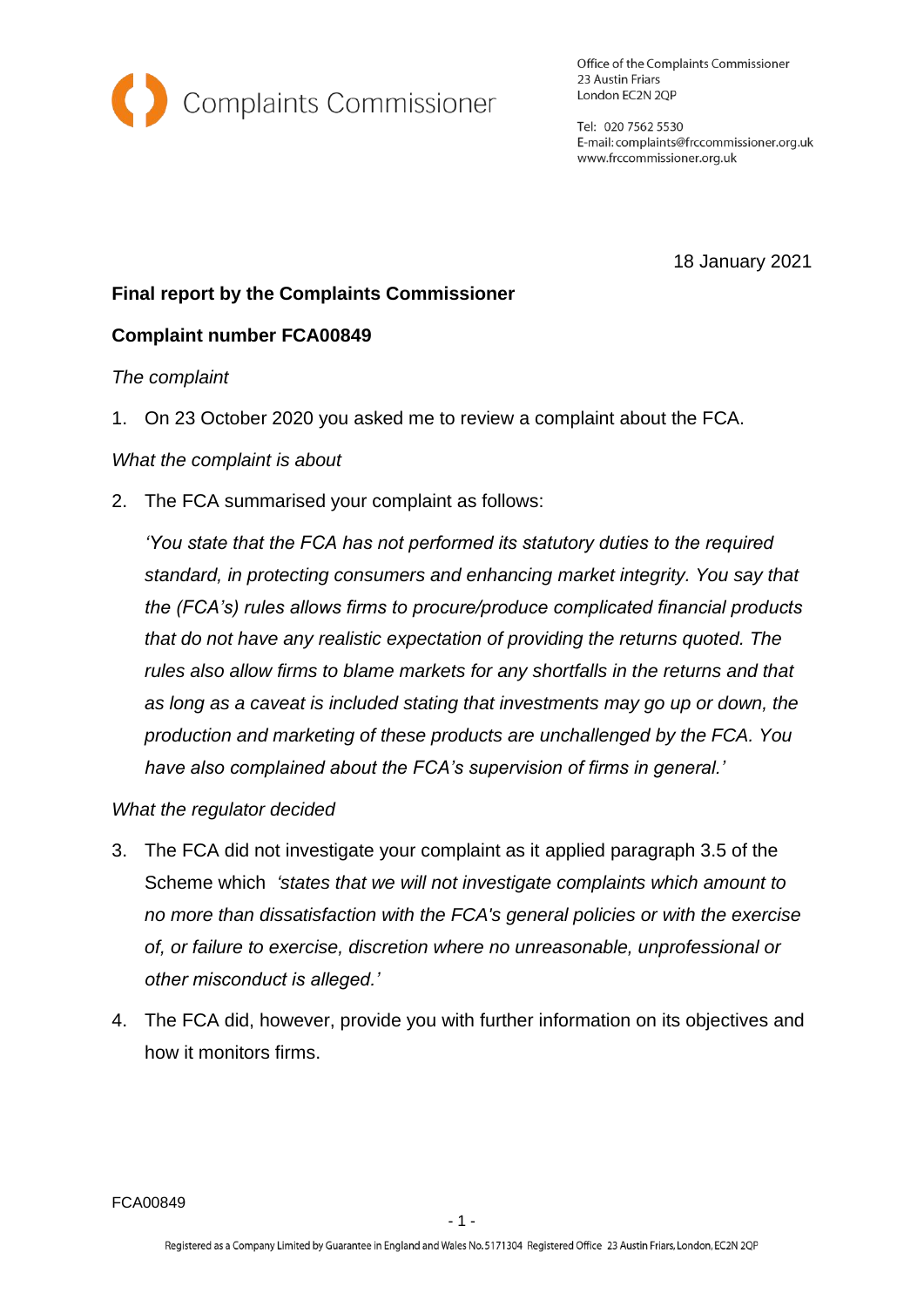*Why you are unhappy with the regulator's decision*

- 5. You are not happy that '*the FCA has a complaints scheme that allows it to dictate which complaints will or will not be investigated.*' (Element One)
- 6. You wish to know '*what proactive regular data analysis is undertaken [ by the FCA] to spot early warning signs that there may be an issue'*. (Element Two)
- 7. You wish to know *'who is overseeing the FCA and ensuring that it is doing its job properly?'*(Element Three)
- 8. You wish to know how you can complain that the FCA *'is not fulfilling its statutory responsibilities even in general terms?*' (Element Four)

### *My analysis*

- 9. Element One :You are not happy that '*the FCA has a complaints scheme that allows it to dictate which complaints will or will not be investigated.'*
- 10. The background to the Complaints Scheme to which both the regulators and I operate to is that the Financial Services Act 2012 (the Act) requires the Regulators to have in place arrangements to investigate complaints against them, as opposed to complaints against the businesses they regulate. The Complaint Scheme explains how the regulators and I will deal with complaints, and it is based on the provisions of the Act, which defines which complaints will and will not be investigated. There may be a case for extending the FCA's remit in such matters; but the responsibility for that lies with Government and Parliament.
- 11. There are, however, other aspects of the Complaints Scheme which are not informed by the Act. The regulators occasionally review the Complaints Scheme subject to public consultation. In the most recent consultation, ([\(https://www.fca.org.uk/news/news-stories/fca-pra-and-bank-england-launch](https://www.fca.org.uk/news/news-stories/fca-pra-and-bank-england-launch-complaints-scheme-consultation)[complaints-scheme-consultation\)](https://www.fca.org.uk/news/news-stories/fca-pra-and-bank-england-launch-complaints-scheme-consultation) , the regulators sought to make it more accessible to consumers and to clarify the policy on making ex-gratia compensatory payments.
- 12. For the reasons above, I am, unfortunately, not able to investigate your complaint about the remit of the Complaints Scheme.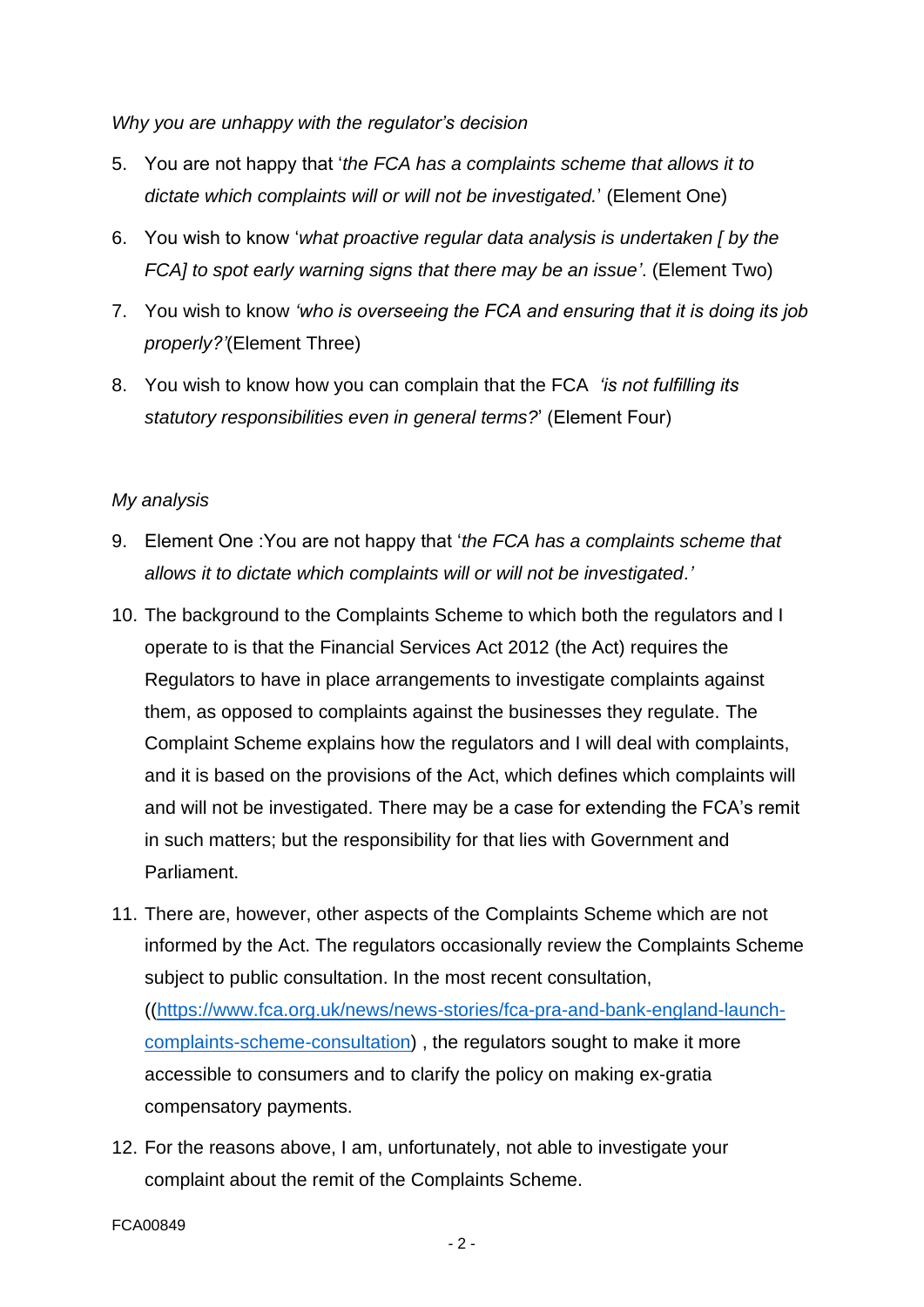Element Two You wish to know 'what proactive regular data analysis is undertaken [ by the FCA] to spot early warning signs that there may be an issue'.

13. Your query is not one which the FCA has addressed. Under the Complaints Scheme (see http://frccommissioner.org.uk/complaints-scheme/ for further details),the FCA usually do their own investigation first, as that is usually the best way of resolving matters. For that reason, the FCA has agreed to prepare a response for you. Once the FCA has provided you with a response, you can ask me for an independent investigation if you are not satisfied with the FCA's decision.

Element Three: You wish to know '*who is overseeing the FCA and ensuring that it is doing its job properly?*'

and

Element Four : You wish to know how you can complain that the FCA *'is not fulfilling its statutory responsibilities even in general terms?'*

- 14. Your complaint to the FCA was that it was not performing its statutory duties 'to the required standard'. The FCA declined to investigate your complaint under paragraph 3.5 as it felt it amounted to general dissatisfaction with its policies and use of discretion.
- 15. I do not think the FCA is right to say that your complaint is a dissatisfaction with its policies. It is clearly a dissatisfaction with its performance in discharging its functions with respect to its objectives. Therefore, I do not think that paragraph 3.5 of the complaint Scheme applies.
- 16. The answer to your query is that the FCA is accountable to Parliament via the Treasury with respect to its statutory objectives. More information can be found here: [https://www.fca.org.uk/about/reporting-treasury-parliament.](https://www.fca.org.uk/about/reporting-treasury-parliament) The FCA has also provided the following information : *The FCA is subject to a range of broad oversight mechanisms such as but not limited to: the need to publicly consult on new rules and guidance; the need to consult on the impact of our work with four independent statutory panels, which represent the interests of consumers and practitioners, including smaller regulated firms and financial market participants; the Regulatory Decisions Committee, which takes certain decisions on behalf of the FCA relating to enforcement and supervisory actions, as well as applications*